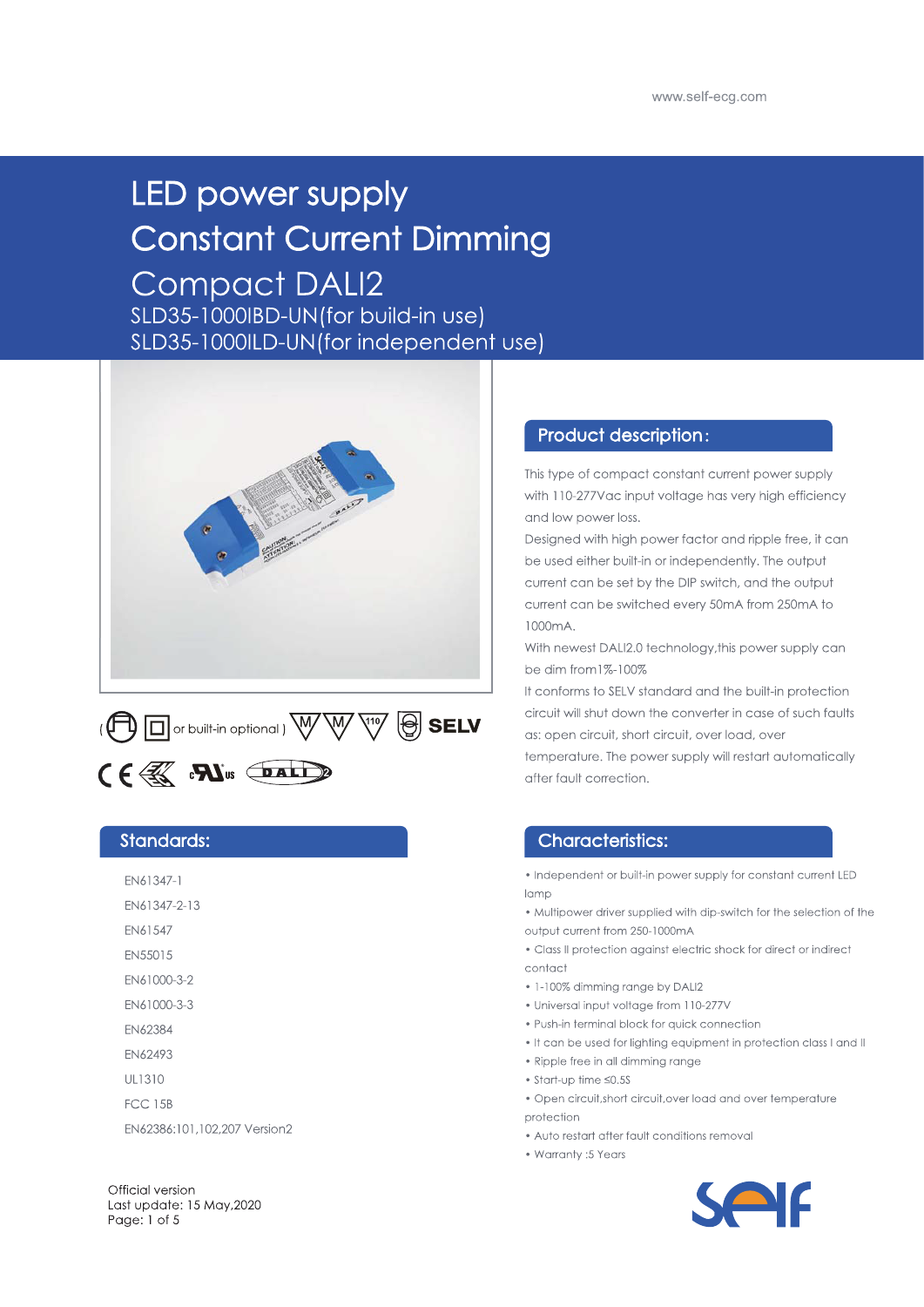# Specifications:

| Model               |                                                                                                                 | <b>SLD35-1000IB/LD-UN</b>                                        |
|---------------------|-----------------------------------------------------------------------------------------------------------------|------------------------------------------------------------------|
| Output              | turn on time(S) <sup>0</sup>                                                                                    | $\leq 0.5$                                                       |
|                     | output current(mA) <sup>O</sup>                                                                                 | 250/300/350/400/450/500/550/600/650/700/750/800/850/900/950/1000 |
|                     | output current tolerance <sup>3</sup>                                                                           | $+/-5%$                                                          |
|                     | ripple current(%) $\Theta$                                                                                      | $\leq 3\%$                                                       |
|                     | working voltage range(V)                                                                                        | 8-42 details refer to label                                      |
|                     | output power range(W)                                                                                           | 2-35 details refer to label                                      |
|                     | Max. output voltage(V)                                                                                          | 55                                                               |
|                     | output safety rating                                                                                            | SELV                                                             |
|                     | dimming interface                                                                                               | supplementary insulation DALI2.0 interface                       |
|                     | dimming range                                                                                                   | 1%-100% linear & exponent                                        |
| Input               | rated supply voltage(Vac)                                                                                       | 110-277                                                          |
|                     | voltage range(Vac)                                                                                              | 100-305                                                          |
|                     | DC voltage range(Vdc)                                                                                           | 176-280                                                          |
|                     | line frequency(Hz)                                                                                              | 50/60                                                            |
|                     | input current(mA)                                                                                               | 420                                                              |
|                     | input power(W) <sup>O</sup>                                                                                     | <b>MAX 40</b>                                                    |
|                     | efficiency <sup>O</sup>                                                                                         | 87% (Rrefere to Electrical curves)                               |
|                     | power factor <sup>0</sup>                                                                                       | ≥0.95(Rrefere to Electrical curves)                              |
|                     | THD <sup>O</sup>                                                                                                | <10%@230V@full load any current presetting                       |
|                     | inrush current(lpk) <sup>0</sup>                                                                                | 20A/150uS                                                        |
| Protection          | short circuit protection                                                                                        | yes                                                              |
|                     | over temperature protection                                                                                     | yes                                                              |
|                     | automatic restart                                                                                               | yes                                                              |
|                     | over load protection                                                                                            | yes                                                              |
|                     | surge capacity                                                                                                  | L-N: 1KV                                                         |
| Ambient<br>and Life | Ta(C)                                                                                                           | -25+40 C @110V~120V&-25+45 C @220-240V&277V                      |
|                     | Tc max. $(C)$                                                                                                   | 90                                                               |
|                     | nominal life-time(hrs)                                                                                          | 50'000@Ta=50C                                                    |
|                     | guarantee(years)                                                                                                | 5                                                                |
|                     | Storage Temperature(C)                                                                                          | $-3080$                                                          |
|                     | ambient humidity range                                                                                          | 5%85%RH, Not condensing                                          |
|                     | audible noise(dB)                                                                                               | 30dBA tested@10cm                                                |
| Other               | weight(g)                                                                                                       | 180                                                              |
|                     | dimensions (LxWxH)(mm)                                                                                          | 96x42x30/139x42x30                                               |
|                     | casing material                                                                                                 | Plastic                                                          |
|                     | housing colour                                                                                                  | Grey+blue end cap                                                |
|                     | connecting method                                                                                               | push-in terminal block                                           |
|                     | type of protection                                                                                              | <b>IP20</b>                                                      |
|                     | protection class                                                                                                | ClassII for EU, class 2 for UL                                   |
| Note                | 1. At 230Vac, 50Hz, full load.<br>2. Tolerance: includes set up tolerance, line regulation and load regulation. |                                                                  |

3. At 230Vac,50Hz,LED load,blew 200Hz

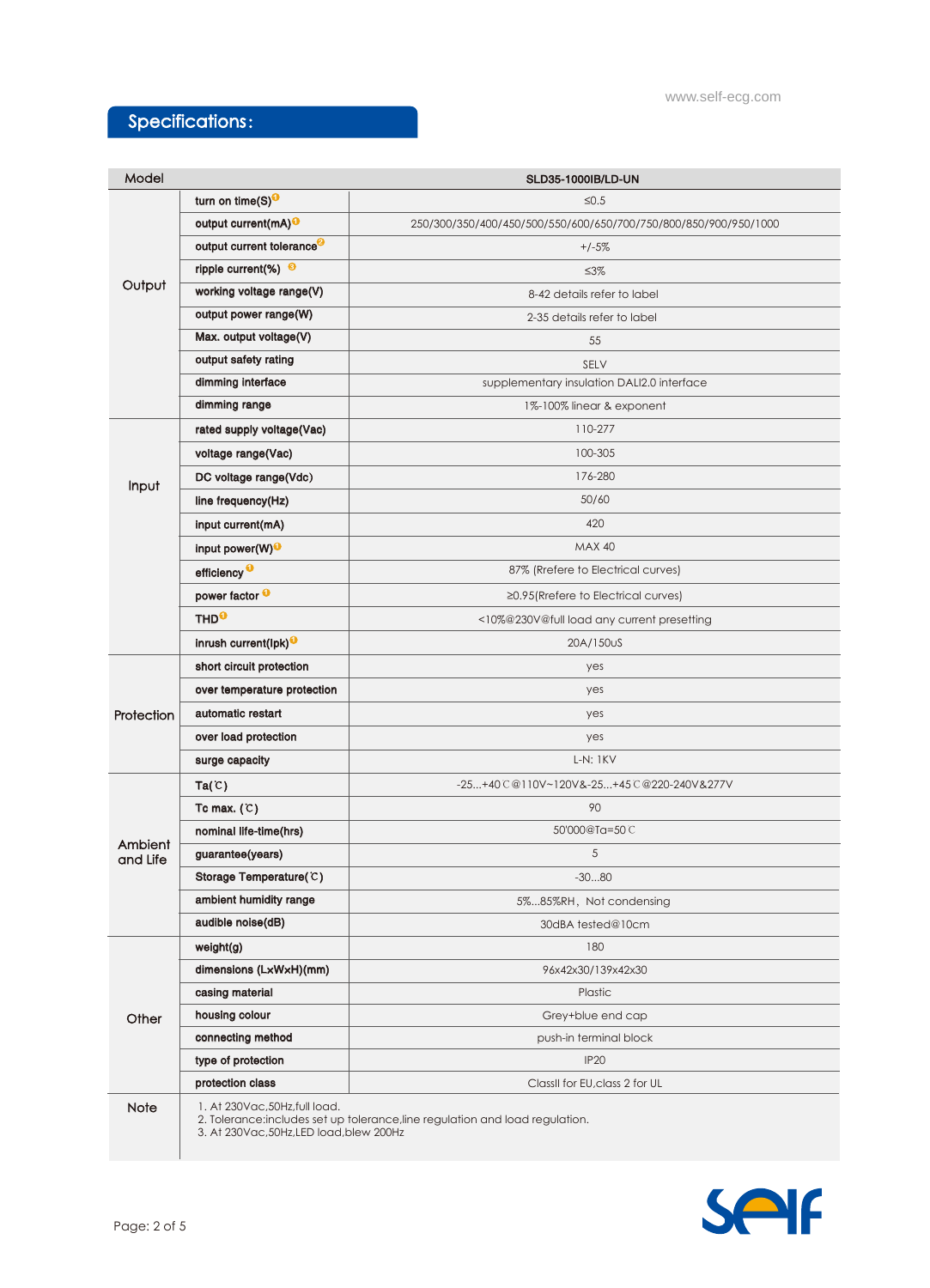### Dimensions(mm):





## Wiring diagram:



#### Application:

Built-in application **Independent application**